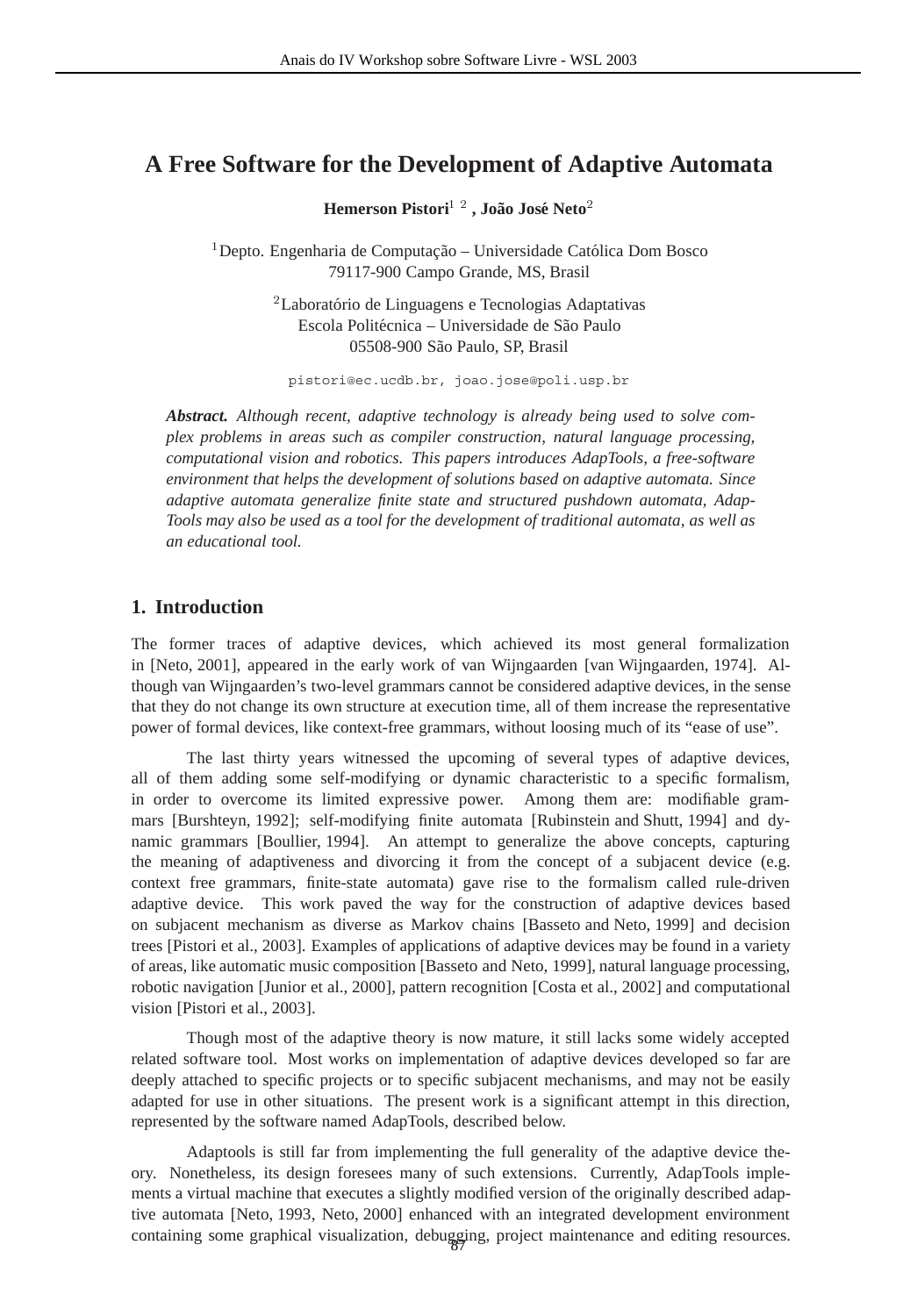Adaptools is distributed under GNU's Public License (GPL), being available at the laboratory of adaptive languages and technologies' web site $<sup>1</sup>$ .</sup>

Besides having been designed as a development environment for adaptive devices, Adaptools may also be used as an excellent educational tool for disciplines like computer theory and compiler construction. Since the traditional finite state automata, non-deterministic  $\epsilon$ -automata and structured pushdown automata are all specializations of adaptive automata, AdapTools may be used as a virtual laboratory where the student may practice experimentally the concepts. Several illustrating examples have been included in the package. One of the most important is a compilercompiler that converts a grammar specification, in Wirth notation, of a language  $L$ , and produces an adaptive automaton that recognizes  $L$  (this automaton may be simulated by AdapTools); an extremely simple and powerful prototype of a text-to-speech system and an error-recovery scheme for handling simple syntactical errors are also available. Adaptools is already being used as an extra-class educational reinforcement tool in some disciplines of the computer engineering program offered in our institution.

The following section presents a brief description and an example of adaptive automata, as defined in Adaptools. Next, in section 3, an overview of AdapTools features is shown. The last section is reserved for conclusions and future work.

## **2. Adaptive Automata - Adaptools Version**

Conceptually, an structured pushdown automaton may be regarded as a set of finite-state automata (called sub-machines) that allows two additional kinds of transitions: sub-machine calls and returns, specifying changes in the flow of execution from one sub-machine to another, with a pushdown stack for holding return addresses. An adaptive automaton is an structured pushdown automaton that allows dynamic modifications in its set of transitions. Such changes are accomplished by performing the so-called query, deletion and insertion elementary actions, grouped in adaptive functions, that are called from and may operate on any transition, before or after its execution. See [Neto, 1993] for more details.

In Adaptools, the form chosen to represent adaptive automata is a table with seven columns and four basic kinds of lines: normal transition, sub-machine calls and returns, and query, deletion an insertion elementary adaptive actions. A *header* column holds names of sub-machines and adaptive functions. In lines representing elementary adaptive actions, the header also informs the type of action:  $?$ , - or +, for query, deletion or insertion, respectively. The columns for *origin and destination states* and *input and output symbols* have the usual interpretation, except that, for adaptive functions, they may refer to variables (in order to express patterns), and generators, representing states that must be created dynamically. Variables and generators are denoted with prefixes ? and  $\ast$ , respectively. The push column is used in sub-machine calls, to indicate the return state. Sub-machine returns are indicated by the reserved keyword pop placed in the *destination state* column. The last column, for *adaptive action*, is used to link a transition to a pair of adaptive functions and contains a string with the form  $B.A$ , where  $B$  and  $A$  are names of adaptive functions that are to be executed Before and After the transition (any one of them may be omitted). The reserved keyword nop may be used anywhere to indicate that the column is not being used. Empty transitions hold the string  $eps$  instead of an input symbol.

In order to avoid extra structures, the initial and final states of an automaton are encoded in a somewhat cumbersome way: The *push* column must have the keyword f in when the *destination state* is a final state, and, by convention, the *origin state* of the first line of each sub-machine always denotes its initial state.

Figure 1 shows an adaptive automaton that recognizes the context-dependent language  $a^n b^n c^n$ , using both Adaptools table representation, figure 1.(c), and a graphical representation for its only adaptive function, figure 1.(a), and sub-machine, figure 1.(b). The device works as follows: each time some symbol  $\alpha$  is consumed (line 6) the adaptive function  $F$  finds the only empty

<sup>1</sup> http://www.pcs.usp.br/˜lta - download section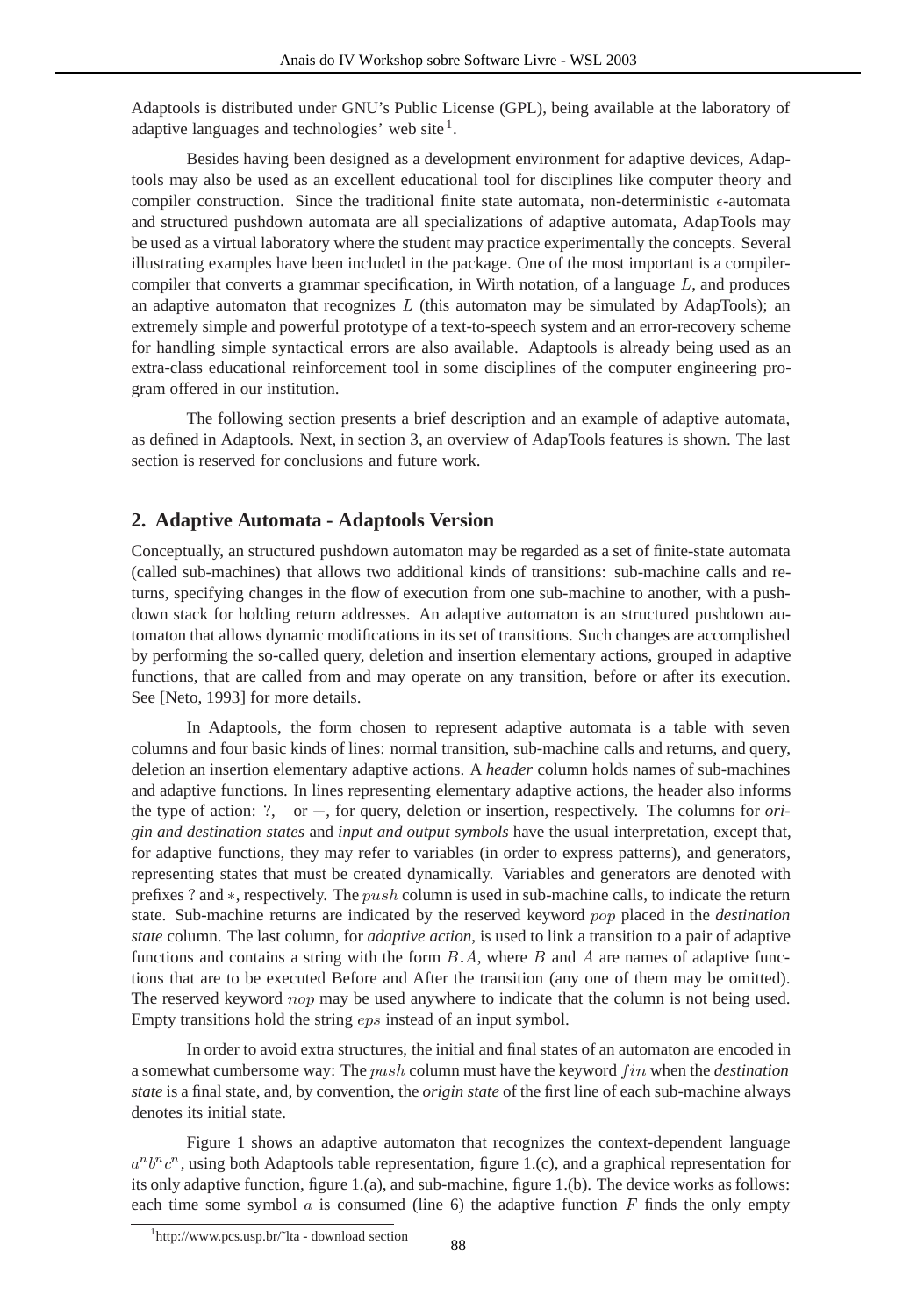

|                                             | Head | Orig     | Inpu             | Dest           | Push     | Outp | Adap      |
|---------------------------------------------|------|----------|------------------|----------------|----------|------|-----------|
| 1                                           | ? F  | x        | eps              | 2y             | ?z       | nop  | nop       |
| 2                                           | $-F$ | ?x       | eps              | $\overline{y}$ | ?z       | nop  | nop       |
| 3                                           | $+F$ | ?x       | b                | $*n1$          | $_{nop}$ | nop  | nop       |
| 4                                           | $+F$ | $*n1$    | eps              | $*n2$          | $_{nop}$ | nop  | nop       |
| 5                                           | $+F$ | $*n2$    | C                | $\overline{y}$ | ?z       | nop  | nop       |
| 6                                           | S    | $\theta$ | $\boldsymbol{a}$ | 0              | nop      | nop  | $\cdot F$ |
| 7                                           | S    |          | eps              | 1              | fin      | nop  | nop       |
| $\mathfrak{c}^{\scriptscriptstyle \dagger}$ |      |          |                  |                |          |      |           |

**Figure 1: Adaptive Automaton that Recognizes** (a) Adaptive Mechanism (b) Subjacent Mechanism (c) Adaptools Object Code

transition of the automata (line 1), removes it (line 2) and insert two new transitions consuming the string  $bc$  (lines 3 and 5) with and empty transition strategically put between them (line 4).

In the original definition of adaptive automata [Neto, 1993], variables and generators are explicitly declared and adaptive function calls are allowed to appear inside adaptive functions. Avoiding such features in AdapTools originates a simpler tabular representation of the machine. Implicit declaration of variables and generators certainly do not affect the expressiveness of the device, but an study of the impact of not permitting adaptive function outside the subjacent layer is yet to be conducted. However, the broad range of cases already implemented in AdapTools, including regular, context-free and context-dependent languages, suggests that this modification preserved much of the power of the original device, which is Turing-powerful.

#### **3. Adaptools**

Adaptools is a software environment where adaptive automata can be implemented, tested and experimented. The core of this software is a virtual machine that executes adaptive automata represented in tabular form, such as the one depicted in figure 1.(c). The execution of transitions and elementary adaptive actions, as well as the contents of stacks, variables and generators, may be traced, step by step. A powerful graph drawing tool, based on the ForceDirect algorithm featured by OpenJGraph package, may be used for the visualization of modifications accomplished by the automata. The algorithm models nodes and edges as electrical forces and logarithmic springs, respectively, and uses the physical laws of repulsion and tension to automatically find a balanced layout for the graph representing the automaton. By allowing human intervention, pretty good animations are obtained, that really enhance the visualization and comprehension of the devices being simulated. Another important feature is the simultaneous execution of multiple devices, by using Java multi-threading resources. An example of this feature, available in the package, is a parser and a lexical analyzer, that work simultaneously to produce object code for Adaptools' virtual machine. An enhanced version of this example, which features syntactical error-recovering capabilities in the generated code is another powerful tool easily generated within AdapTools, used in compiler construction courses.

### **4. Conclusions**

In this work we introduced a free-software which can be used in, at least, three ways: (1) in the development of solutions using the powerful emerging technology based on adaptive automata, (2) as an educational tool for teaching and training in adaptive automata<sup>2</sup>, and weaker traditional

<sup>&</sup>lt;sup>2</sup>A somewhat related case study can be found in [Leonardi, 1999]